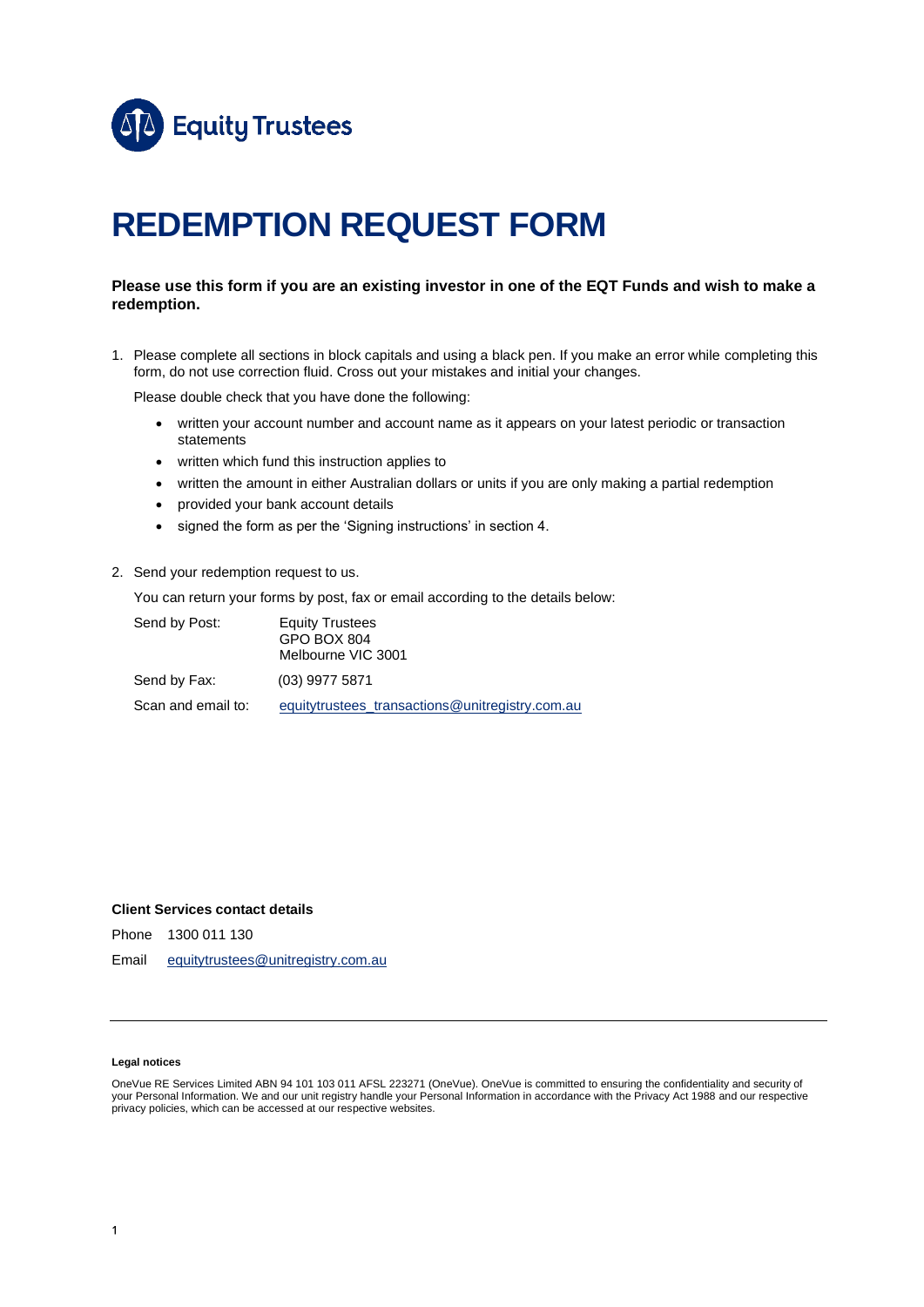## **1. INVESTOR DETAILS**

Account number

| Account name |  |  |  |  |  |  |  |  |
|--------------|--|--|--|--|--|--|--|--|
|              |  |  |  |  |  |  |  |  |

# **2. REDEMPTION DETAILS**

Please indicate if you are making a full redemption or a partial redemption.

If you are making a partial redemption, please specify the number of units or dollar amount you wish to redeem.

| <b>FUND NAME</b>                                                  | <b>WITHDRAWAL AMOUNT</b> | <b>REDEMPTION OPTION</b><br>(INDICATE PREFERENCE WITH AN X) |                                           |  |
|-------------------------------------------------------------------|--------------------------|-------------------------------------------------------------|-------------------------------------------|--|
|                                                                   |                          | <b>FULL</b><br><b>REDEMPTION</b>                            | <b>PARTIAL</b><br><b>REDEMPTION UNITS</b> |  |
| <b>EQT Core International Equity Fund</b>                         | AUD \$                   |                                                             |                                           |  |
| <b>EQT Diversified Fixed Income Fund</b><br>(Institutional Class) | AUD <sub>\$</sub>        |                                                             |                                           |  |
| <b>EQT Diversified Fixed Income Fund</b>                          | AUD <sub>\$</sub>        |                                                             |                                           |  |
| EQT Flagship Fund - Wholesale Class                               | AUD \$                   |                                                             |                                           |  |
| EQT Flagship Fund - Retail Class                                  | AUD \$                   |                                                             |                                           |  |
| <b>EQT Tax Aware Diversified Fund</b>                             | AUD <sub>\$</sub>        |                                                             |                                           |  |
| EQT Mortgage Income Fund -<br><b>Wholesale Class</b>              | AUD \$                   |                                                             |                                           |  |
| EQT Mortgage Income Fund - Retail<br>Class                        | AUD <sub>\$</sub>        |                                                             |                                           |  |
| <b>EQT Tax Aware Australian Equity Fund</b>                       | AUD \$                   |                                                             |                                           |  |
| EQT Eight Bays Global Fund                                        | AUD \$                   |                                                             |                                           |  |